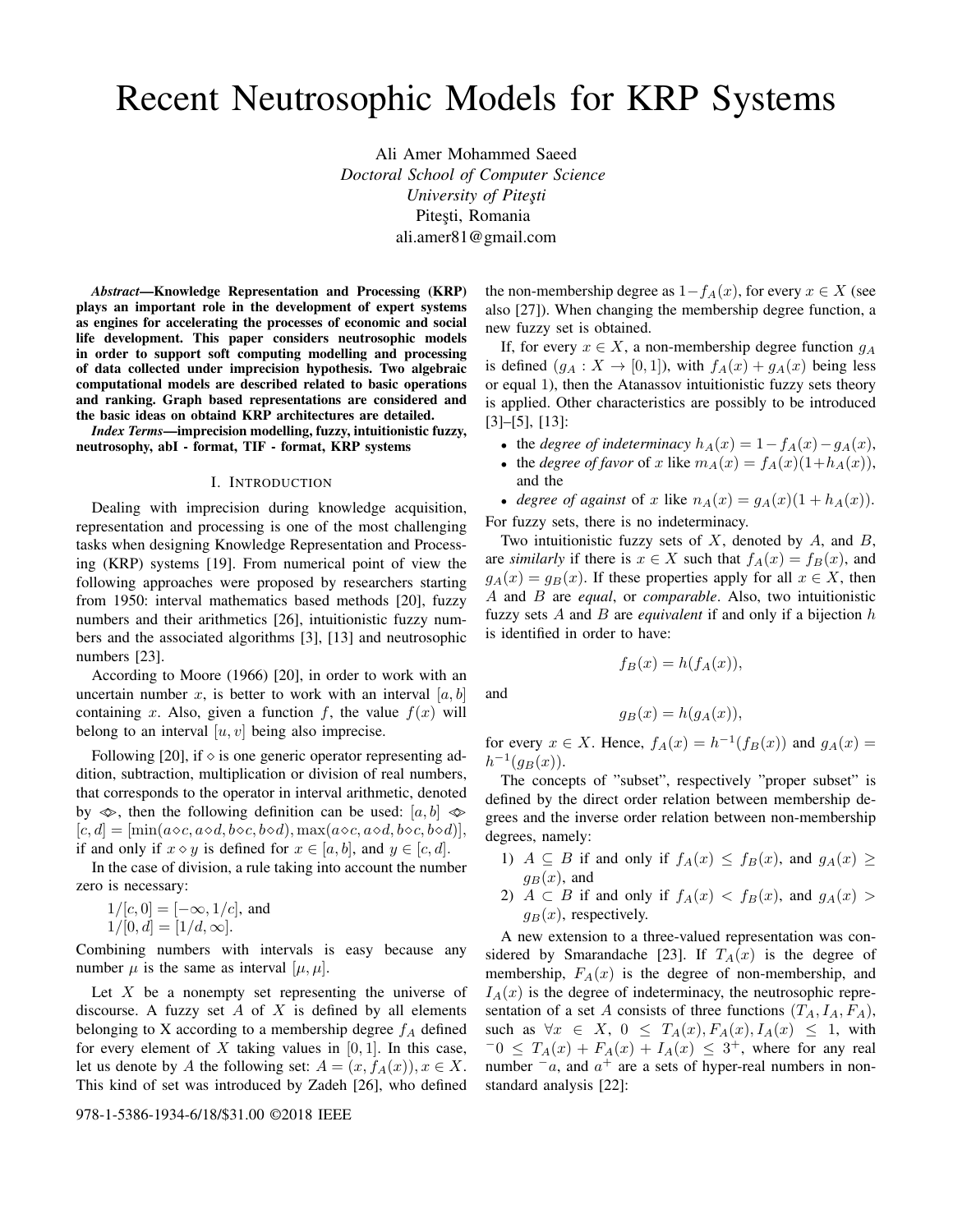- $a = \inf\{a \epsilon, \epsilon \in \mathbb{R}^*, \epsilon \text{ infinitesimal}\},\text{ and}$
- $a^+ = \sup\{a + \epsilon, \epsilon \in \mathbb{R}^*, \epsilon \text{ infinitesimal}\}.$

Due to the dificulty of the non-standard interval interpretation  $]$ <sup>-</sup>0,1<sup>+</sup>[ for real engineering and scientific problems, the standard unit interval  $[0, 1]$  is used. An element x of the universe of discourse is called *significant* with respect to neutrosophic set A of X if the following degrees are significant: the *degree of truth-membership* or *falsity* - *membership* or *indeterminacy* - *membership* value, i.e.,  $T_A(x)$  or  $I_A(x)$  or  $F_A(x)$  is greater than 0.5.

An intuitionistic neutrosophic set is defined by

$$
\tilde{A} = \langle x, T_A(x), I_A(x), F_A(x) \rangle,
$$

where,  $\forall x \in X$ ,

$$
\min\{T_A(x), F_A(x)\} \le 0.5,
$$
  

$$
\min\{T_A(x), I_A(x)\} \le 0.5,
$$

and

$$
\min\{F_A(x), I_A(x)\} \le 0.5,
$$

when

$$
0 \le T_A(x) + I_A(x) + F_A(x) \le 2.
$$

Current computational models for neutrosophic information were described in [1] and [2]. In the following, we are interested in processing neutrosophic data according to algebraic and graph based models.

### II. ALGEBRAIC NEUTROSOPHIC MODELS

Representing knowledge by neutrosophic numbers assumes an indeterminacy component to be added. The following models of a neutrosophic number are presented: abI – format and TIF – format.

Formally, a neutrosophic number in abI – format can be written as  $a + bI$ , where a (the *determinate part*) and b (the *indeterminate part*) are real or complex numbers, and I is the *indeterminacy operator* with  $I^2 = I$ ,  $I+I = 2I$ , and  $I-I = 0$ . [16].

Definition 2.1 *A neutrosophic complex number has the form:*  $a + bi + cI + diI$ , where a, b, c, and d are reals,  $I^2 = I$ , and  $i^2 = -1$ .

**Remark** 2.1 If *n* is any positive integer then  $I^n = I$ .  $xI +$  $yI = (x + y)I$ ,  $0I = 0$ , and both  $1/I$ , and  $I/I$  are undefined.

Definition 2.2 (*Basic arithmetic operations with abI – neutrosophic numbers*) If  $x = a + bI$ , and  $y = c + dI$  are two abI – neutrosophic numbers, then:

- 1)  $x + y = (a + c) + (b + d)I$ ,
- 2)  $x y = (a c) + (b d)I$ ,
- 3)  $\alpha x = \alpha a + \alpha bI$  (with  $\alpha$  be real or complex number),
- 4)  $xy = ac + (ad + bc + bd)I$ ,
- 5)  $x/y = u + vI$ , when defined, with  $u = \frac{a}{2}$  $\frac{a}{c}$ , and  $v =$  $\frac{bc - ad}{c}$ .  $\overline{c(c+d)}$

**Remark** 2.2 
$$
(a + bI)^2 = a^2 + (2ab + b^2)I
$$
.

**Remark** 2.2  $(a + bI)^2 = a^2 + (2ab + b^2)I$ .<br>**Remark** 2.3 If  $a \ge 0$ , and  $a+b \ge 0$ , then  $\sqrt{a+bI} = u+vI$ , where  $u + vI \in \{s_1, s_2, s_3, s_4\}$ , such as:

- $s_1 = (\sqrt{a}, -\sqrt{a} + \sqrt{a})$ √  $\sqrt{a+b}$ , •  $s_1 = (\sqrt{a}, -\sqrt{a} + \sqrt{a} + b),$ <br>•  $s_2 = (\sqrt{a}, -\sqrt{a} - \sqrt{a} + b),$
- $s_2 = (\sqrt{a}, -\sqrt{a})$ <br>•  $s_3 = (-\sqrt{a}, \sqrt{a})$  $\mathsf{v}_{j}$
- $\sqrt{a}, \sqrt{a} + \sqrt{a+b}),$ •  $s_3 = (-\sqrt{a}, \sqrt{a} + \sqrt{a} + b),$ <br>•  $s_4 = (-\sqrt{a}, \sqrt{a} - \sqrt{a} + b).$

The TIF – format is used for single value neutrosophic numbers. If x is a TIF – neutrosophic number [25], then  $x = (t, i, f)$ , where  $t, i, f$  are real numbers belonging to  $[0, 1]$ . According to [25], the "TIF – Neutrosophic Structures" (based on the components  $T = truth$ ,  $I = indeterminacy$ ,  $F$ = *falsehood*) are different from the "Neutrosophic Algebraic Structures" (based on neutrosophic numbers of the form  $a+bI$ , as given by Definition 2.1 and Definition 2.2).

Definition 2.3 (*Basic arithmetic operations with TIF – neutrosophic numbers*) Let  $A = (t_1, i_1, f_1)$  and  $B = (t_2, i_2, f_2)$ be two single-valued neutrosophic numbers, where  $t_1$ ,  $i_1$ ,  $f_1, t_2, i_2, f_2 \in [0,1],$  with  $0 \leq t_1 + i_1 + f_1 \leq 3$  and  $0 \leq t_2 + i_2 + f_2 \leq 3$ . Using " $\vee$ " as the "union/or" fuzzy operator, and  $\sqrt{n}$  as the "intersection/and" fuzzy operator [27], the basic arithmetic operations can be defined by:

1) Neutrosophic addition:

$$
A \oplus_1 B = (t_1 \vee t_2, i_1 \wedge i_2, f_1 \wedge f_2),
$$
  

$$
A \oplus_2 B = (t_1 \vee t_2, i_1 \vee i_2, f_1 \vee f_2);
$$

2) Neutrosophic multiplication:

$$
A \otimes_1 B = (t_1 \wedge t_2, i_1 \vee i_2, f_1 \vee f_2),
$$
  

$$
A \otimes_2 B = (t_1 \wedge t_2, i_1 \wedge i_2, f_1 \vee f_2).
$$

Many researchers (see [25]) already defined neutrosophic scalar multiplication, neutrosophic power, neutrosophic subtraction, and neutrosophic division when TIF – neutrosophic numbers are used for computing under imprecision.

Definition 2.4 (*Neutrosophic scalar multiplication* and *Neutrosophic power*) If A is a TIF – neutrosophic number,  $A = (t, i, f)$ , and  $\lambda$  is a positive real number, then

 $\lambda A = (1 - (1 - t)^{\lambda}, i^{\lambda}, f^{\lambda}),$ 

and

$$
A^{\lambda} = (t^{\lambda}, 1 - (1 - i)^{\lambda}, 1 - (1 - f)^{\lambda}).
$$

Proposition 2.1 (*TIF – Neutrosophic subtraction*) Let A =  $(t_1, i_1, f_1)$  and  $B = (t_2, i_2, f_2)$  be two single-valued neutrosophic numbers, where  $t_1$ ,  $i_1$ ,  $f_1$ ,  $t_2$ ,  $i_2$ ,  $f_2 \in [0,1]$ , with  $0 \le t_1 + i_1 + f_1 \le 3$  and  $0 \le t_2 + i_2 + f_2 \le 3$ . If  $t_2 \ne 1$ ,  $i_2 \neq 0$ , and  $f_2 \neq 0$ , then [25]:

$$
A \ominus B = (t_3, i_3, f_3),
$$

where

$$
t_3 = \frac{t_1 - t_2}{1 - t_2}, i_3 = \frac{i_1}{i_2}, f_3 = \frac{f_1}{f_2}.
$$

*Proof.* It is easy to verify that  $(t_3, i_3, f_3) \oplus (t_2, i_2, f_2) =$  $(t_1, i_1, f_1)$ , according to the rule:  $(t_1, i_1, f_1) \oplus (t_2, i_2, f_2) =$  $(t_1 + t_2 - t_1t_2, i_1i_2, f_1f_2)$ .

**Remark** 2.4 The  $\ominus$  operation is the opposite of the  $\oplus$ operation, when specific constraints apply.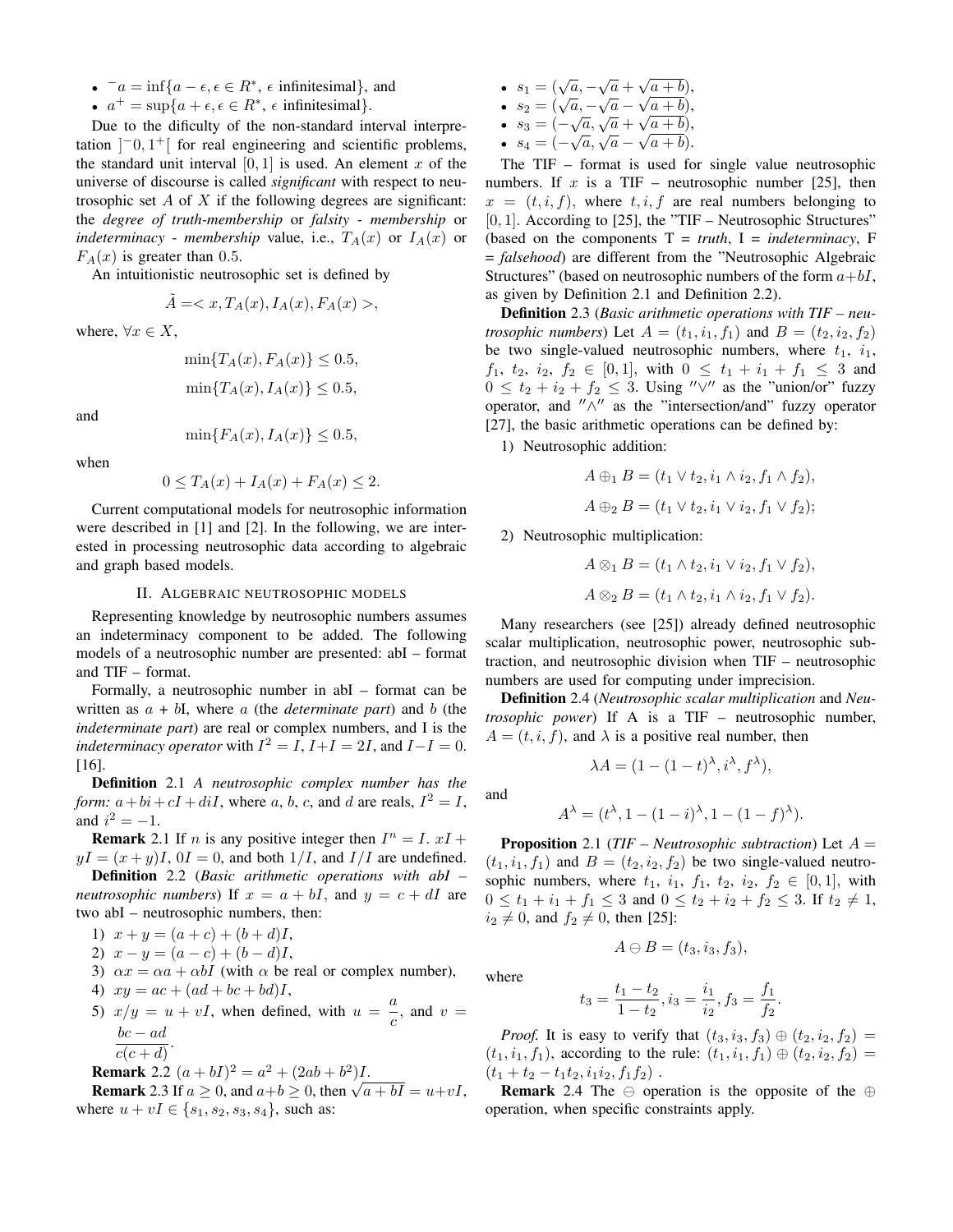Proposition 2.2 (*TIF – Neutrosophic division*) Let A =  $(t_1, i_1, f_1)$  and  $B = (t_2, i_2, f_2)$  be two single-valued neutrosophic numbers, where  $t_1$ ,  $i_1$ ,  $f_1$ ,  $t_2$ ,  $i_2$ ,  $f_2 \in [0,1]$ , with  $0 \le t_1 + i_1 + f_1 \le 3$  and  $0 \le t_2 + i_2 + f_2 \le 3$ . If  $t_2 \ne 0$ ,  $i_2 \neq 1$ , and  $f_2 \neq 1$ , then [25]:

$$
A \oslash B = (t_3, i_3, f_3),
$$

where

$$
t_3 = \frac{t_1}{t_2}, i_3 = \frac{i_1 - i_2}{1 - i_2}, f_3 = \frac{f_1 - f_2}{1 - f_2}.
$$

*Proof.* It is easy to verify that  $(t_3, i_3, f_3) \otimes (t_2, i_2, f_2) =$  $(t_1, i_1, f_1)$ , according to the rule:  $(t_1, i_1, f_1) \otimes (t_2, i_2, f_2) =$  $(t_1t_2, i_1 + i_2 - i_1i_2, f_1 + f_2 - f_1f_2).$ 

**Remark** 2.5 The  $\oslash$  operation is the opposite of the  $\oslash$ operation, when specific constraints apply.

Another format uses mathematical functions to describe the three-degrees functions of the neutrosophic set associated to the number. Usually, triangular, or trapezoidal functions are used to define every component of the TIF representation [10].

Definition 2.5 (*Ranking abI – real neutrosophic numbers*)

1) 
$$
a + bI \equiv c + dI
$$
 if and only if  $a = c$  and  $b = d$ .

2) If  $a < c$  then  $a + bI \preceq c + dI$ .

3) If  $a = c$  and  $b \le d$  then  $a + bI \le c + dI$ .

**Proposition** 2.3. The relation  $\preceq$  introduces a partial order on the real neutrosophic numbers set.

Definition 2.6 (*Ranking TIF – neutrosophic numbers*) Let  $x = (t_1, i_1, f_1)$  and  $y = (t_2, i_2, f_2)$  be be two single-valued neutrosophic numbers, where  $t_1$ ,  $i_1$ ,  $f_1$ ,  $t_2$ ,  $i_2$ ,  $f_2 \in [0,1]$ , with  $0 \le t_1 + i_1 + f_1 \le 3$  and  $0 \le t_2 + i_2 + f_2 \le 3$ .  $x \le y$  if one of the following statements are true.

- 1)  $t_1 < t_2$ .
- 2)  $t_1 = t_2$  and  $f_2 > f_1$ .
- 3)  $t_1 = t_2$ ,  $f_2 = f_1$  and  $i_2 < i_1$ .

 $x \equiv y$  if and only if  $t_1 = t_2$ ,  $i_1 = i_2$  and  $f_1 = f_2$ .

**Proposition** 2.4. The relation  $\triangleleft$  introduces a partial order on the real neutrosophic numbers set.

The above computational models make possible the usage of neutrosophic numbers in real world applications where indeterminacy can be accepted and a more realistic interpretation of results is obtained. Following techniques from [15] it is easy to show that abI format can be useful to derive many properties of some linear algebra neutrosophic models like matrices, determinants etc.

## III. GRAPH BASED NEUTROSOPHIC MODELS

The basic terminology for knowledge representation and processing by graphs is based on [7]–[9], [21]. Neutrosophic graphs was introduced firstly in [16]. Graphs have vertices (nodes) which are connected by arcs (oriented graphs) or edges (non oriented graphs). A special class of graphs used in KRP development is represented by conceptual graphs [6].

Firstly, let us consider abI – graphs: every connection is marked by an abI – neutrosophic number. Considering the neutrosophic matrix

$$
M_N=\left(\begin{array}{cccccc} 0 & 3 & 0 & 2I & 0 \\ 3+I & 0 & 0 & 7+2I & 0 \\ 1 & 0 & 0 & 2+I & 4I \\ 0 & 7 & 2 & 0 & 5 \\ 0 & 7 & 0 & 5+I & 0 \end{array}\right)
$$

as providing adjacency information on a graph having five vertices  $\{A, B, C, D, E\}$ , it is easy to find well determined connections (AB, CA, DB, DC, DE, EB), pure indeterminate connections (AD, CE), and imprecise weighted connections (BA, BD, CD, ED). However, this matrix can be viewed in an interval-based representation framework, like:

$$
M_I = \left( \begin{array}{cccc} [0,0] & [3,3] & [0,0] & [0,2] & [0,0] \\ [3,4] & [0,0] & [0,0] & [7,9] & [0,0] \\ [1,1] & [0,0] & [0,0] & [2,3] & [0,4] \\ [0,0] & [7,7] & [2,2] & [0,0] & [5,5] \\ [0,0] & [7,7] & [0,0] & [5,6] & [0,0] \end{array} \right).
$$

Definition 3.1 (Neutrosophic walking) A neutrosophic walk in the graph  $G = (V, E)$  is a finite sequence of vertices and edges as in the statement: from  $v_{i_0}$  by  $e_{j_1}$  to  $v_{i_1}$  by  $e_{j_2}$  to ... to  $v_{i_{k-1}}$  by  $e_{j_k}$  to  $v_{i_k}$ . The length of the walk is k.

**Remark** 3.1 If  $N(e_{j_s})$  is the neutrosophic weight of the edge  $e_{j_s}$ ,  $s = 1, 2, \dots, k$ , then the distance from the initial vertex  $v_{i_0}$  to the terminal vertex  $v_{i_k}$  is the sum of the neutrosphic weights:

$$
d_k = \sum_{s=1}^k N(e_{j_s}).
$$

**Example** 3.1 Let one consider the walks  $w_1 = (ABDE)$ ,  $w_2 = (ABDCE)$ , and  $w_3 = (EBDCA)$ , then

1)  $d_{w_1} = 3 + (7 + 2I) + 5 = 15 + 2I \in [15, 17],$ 

2)  $d_{w_2} = 3 + (7 + 2I) + 2 + (4I) = 12 + 6I \in [12, 18],$ 

3)  $d_{w_3} = 7 + (7 + 2I) + 2 + 1 = 17 + 2I \in [17, 19].$ 

However, even, formally, the second walk was considered, as an alternative to the first walk, the connection (CE) is pure indeterminate, which not guarantee the possibility of the walk. For real life applications, a possible walk cover only edges having weights  $a + bI$ , with  $a \neq 0$ .

Remark 3.2 Following the procedure of ranking abI numbers, and one algorithm to find minimum distance walk, the corresponding version for abI-graphs is obtained.

Let us consider TIF – graphs: every connection is marked by a TIF – single value neutrosophic number. Considering TIF matrix obtained from  $M_N$  by converting the existence of neutrosophic weights in TIF format:

$$
M_{TIF} = \begin{pmatrix} (0,0,1) & (1,0,0) & (0,0,1) & (0,1,0) & (0,0,1) \\ (1,1,0) & (0,0,1) & (0,0,1) & (1,1,0) & (0,0,1) \\ (1,0,0) & (0,0,1) & (0,0,1) & (1,1,0) & (0,1,0) \\ (0,0,1) & (1,0,0) & (1,0,0) & (0,0,1) & (1,0,0) \\ (0,0,1) & (1,0,0) & (0,0,1) & (1,1,0) & (0,0,1) \end{pmatrix}
$$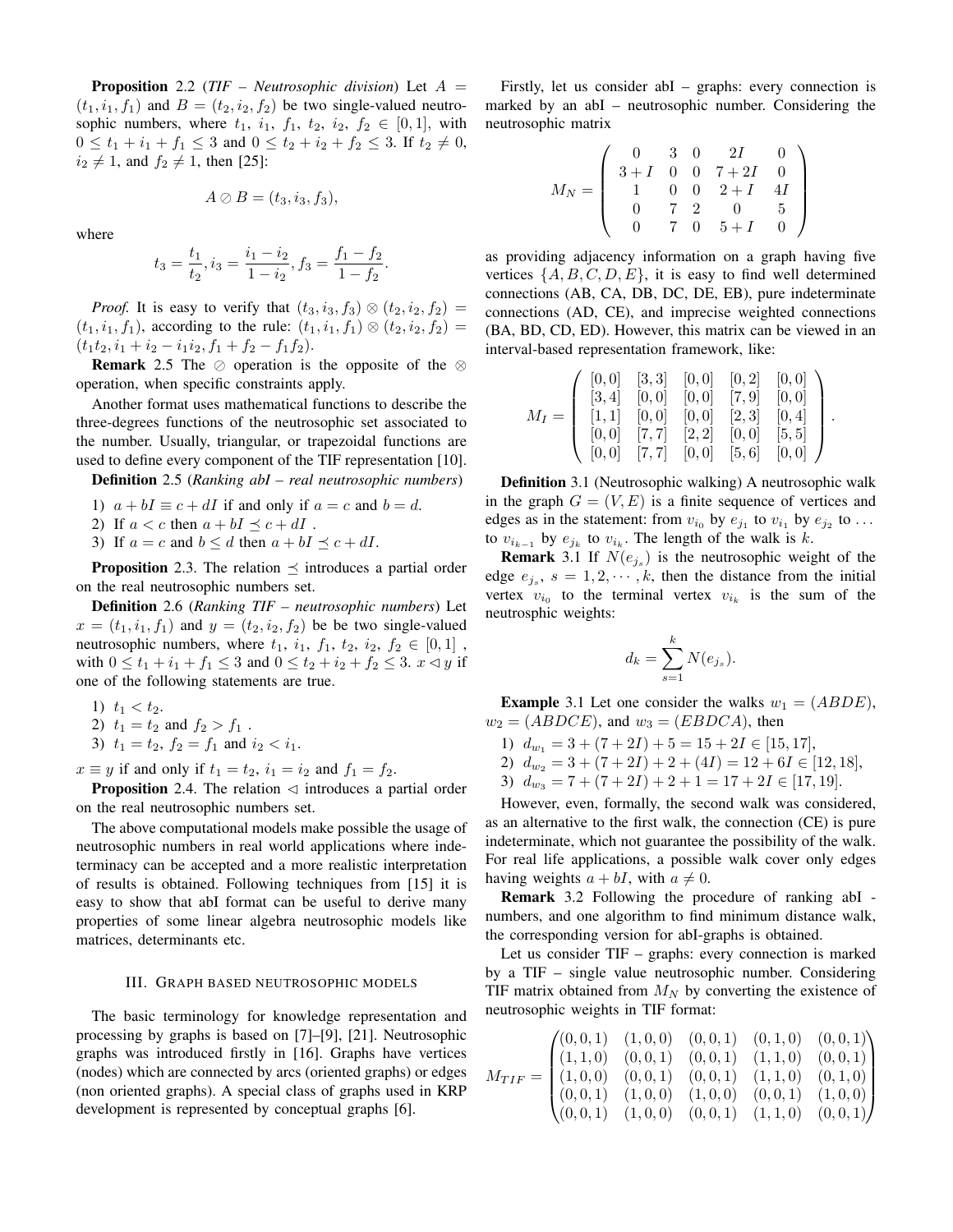Remark 3.3 Using the computational rules based on definition 2.3, the existence of walks of any length can be study by a variant of Roy-Warshal algorithm.

## IV. IMPROVING KRP SYSTEMS

In this section we are interesed in KRP systems that support algebraic and graph-based algorithms. Firstly, let us remind the basic structure of KRP systems using fuzzy, intuitionistic fuzzy and neutrosophic computational models [19].

Both fuzzy numbers and intuitionistic fuzzy numbers can be used in the context of KRP systems to support imprecision. The most used categories of IF-numbers are represented by triangular, respective trapezoidal intuitionistic fuzzy numbers. As presented above, intuitionistic fuzzy representation is a particular case of neutrosophic representation with the sum of all three components equal to unity.

Therefore, one Intuitionistic Fuzzy KRP system is composed by:

- Input module (crisp data),
- Intuitionistic Fuzzification Unit (IFU) oriented to IFprocessing,
- Intuitionistic Fuzzy Knowledge Base (IF-rules),
- Intuitionistic Fuzzy Inference Engine (intuitionistic fuzzy logic),
- Intuitionistic Defuzzification Unit (IDU), responsible for converting IF to crisp,
- Output module (processing crisp data to visualize the results).

Based on [27], the following intuitionistic fuzzy functions can be used to convert crisp value or to represent IF-numbers or IF-linguistic variables by the IFU module: Triangular (  $\angle$  ), Trapezoidal ( / - - \), Left-shape ( / - ), Right-shape  $($ <sup>-</sup> $\rangle$ ), Sigmoid (−/<sup>-</sup>), S-shape (\_/<sup>-</sup>), and Gaussian functions  $(\angle \cap \setminus \angle)$ . These models are the most suitable for a large class of real world applications.

**Example** 4.1 Let  $\alpha$  be a number to be modelled as an IF entity by a gaussian function. Then  $f_a$  (resp.  $g_a$ ) function can be given by

$$
f_a(x) = \exp\left(-\frac{(x-a)^2}{\delta}\right) - \alpha
$$
  
(resp.  $g_a(x) = 1 - \exp\left(-\frac{(x-a)^2}{\delta}\right)$ ),

where  $\alpha$  is the degree of indeterminacy, and  $\delta$  is a dispersion parameter.

**Example** 4.2 Let m and  $\lambda$  be two positive values (indicating a location parameter, and a steepness factor). The sigmoid intuitionistic fuzzy model is given by:

$$
f_{m,\lambda}(x) = \frac{1}{1 + exp(-\lambda(x - m))} - \alpha
$$
  
(resp.  $g_{m,\lambda}(x) = 1 - \frac{1}{1 + exp(-\lambda(x - m))})$ ),

where  $\alpha$  is also the degree of indeterminacy.

The IDU module can be implemented in two steps:

1) Obtain an indicator function  $\chi_A$ , based on  $f_A$ ,  $g_A$ , and two scalar values  $\alpha$  and  $\beta$ , describing the importance of the two components:

$$
\chi_A(x) = \alpha f_A(x) + \beta (1 - g_A(x)) \in [0, 1].
$$

2) Use any defuzzyfication method [27] to identify a crisp value.

Neutrosophication is recommended to be used for particular applications when fuzzy and intuitionistic fuzzy techniques, used to establish the strength of causal relationships among states, goals, events and orther concepts used in systems modelling, need improvements to cover indeterminacy aspects. In the following, a special adjancency matrix is used for particular graphs: the neutrosophic cognitive maps and neutrosophic relational maps which are generalizations of fuzzy cognitive maps and respectively fuzzy relational maps [11], [12].

A Neutrosophic Cognitive Map (NCM) represents the causal relationship between concepts using weighted arcs described by neutrosophic numbers. According to [14], as a particular case, the corresponding neutrosophic adjacency matrix related to a neutrosophic cognitive map has values belonging to the set  $\{0, 1, -1, I\}$ , where 0, 1, respective I are used to describe a missing connection, a direct proportionally connection, respective an indeterminate conection, and -1 describes an inverse proportionally connection. abI and TIF formats can also be used when describing the degrees of influence in NCMs.

In a particular neutrosophic KRP based on NCMs, the weights are assigned by experts. However, in time, the dynamic evolution of system under consideration may ask for updating the weights, or the value associated to some concepts according to some transitional formulas, including feedback factors. In this case the computational framework presented above is useful to produce the new values/weights.

Let consider that at the moment of time  $t$ , the concept  $C_i$  is characterized by a neutrosophic number  $V_i^{(t)}$ , and is influenced by m concepts, denoted by  $C_{j_1}, C_{j_2}, \cdots, C_{j_m}$ , with values  $V_{j_1}^{(t)}, V_{j_2}^{(t)}, \cdots, V_{j_m}^{(t)}$ , and the weights  $W_{i,j_1}, W_{i,j_2}$ ,  $\cdots$ ,  $W_{i,j_m}$ . The updated value of  $V_i^{(t+1)}$  can be obtained by a mechanism such as:  $V_i^{(t+1)} = f(\sum_{k=1}^m V_{j_k}^{(t)} W_{i,j_k} + V_i^{(t)}),$ where  $f$  is a threshold function to be defined according to some requirements based on the problem to be solved.

Taking into account, both abI and TIF formats for representing neutrosophic numbers, the framework of neutrosophic KRP systems should consider the following components:

- Input module (crisp data),
- Neutrosophication Unit (to convert crisp data to neutrosophic representation: abI or TIF neutrosophic numbers),
- Neutrosophic Knowledge Base (facts/rules and their associated degrees),
- Neutrosophic Inference Engine (based on neutrosophic logic),
- Deneutrosophication Unit (DU) used to convert from neutrosophic representation to crisp data),
- Output module (crisp data visualization).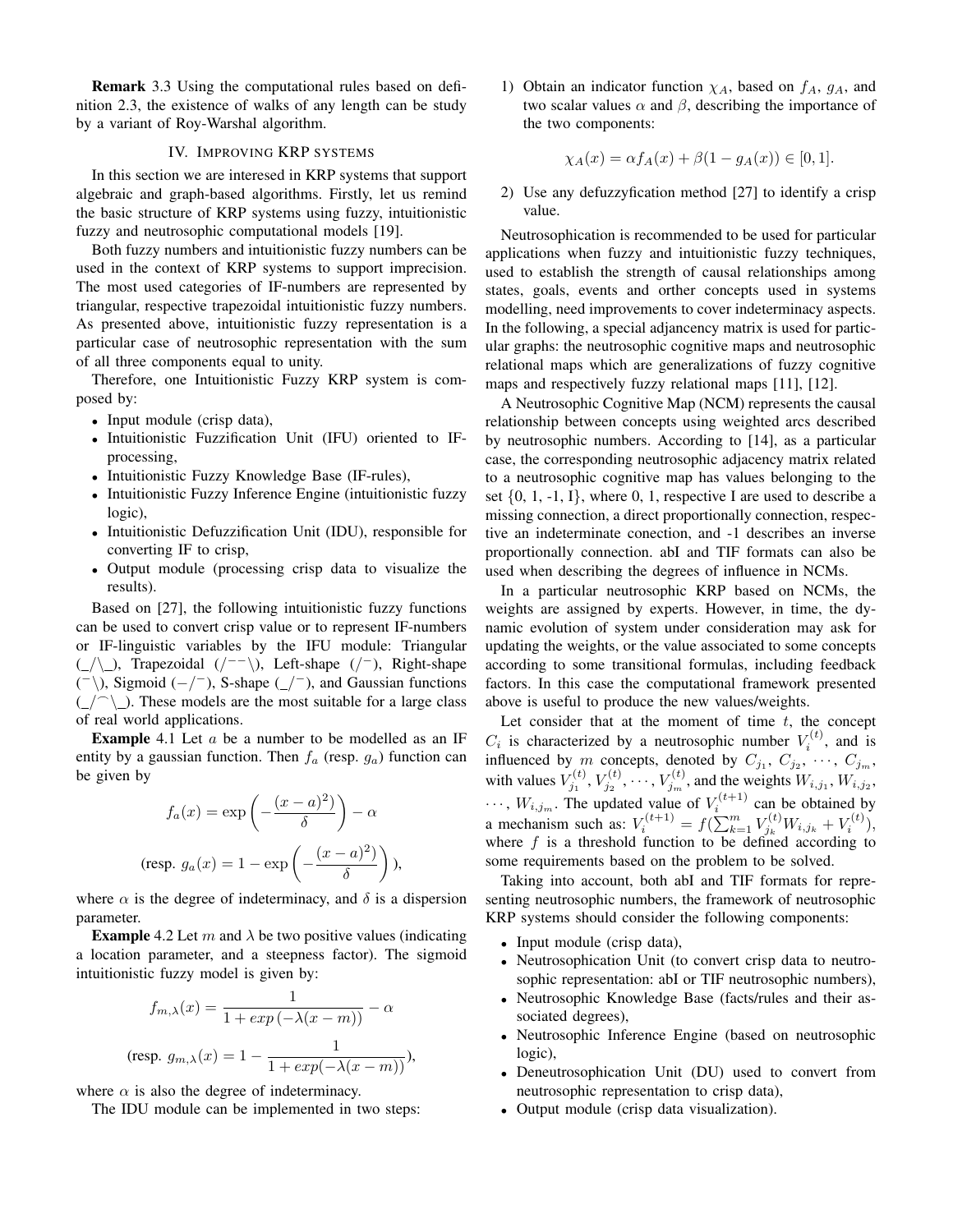Moreover, the neutrosophication unit preprocesses crisp input data to identify valid cases, invalid cases, ambiguous cases. Every item in the knowledge base is described by three components to be used for inferential operations on the content.

Example 4.3 Let us consider the TIF representation for a set of objects U related to a property P, when  $(T_P(u), I_P(u), F_P(u)), \forall u \in U$  are obtained by a preliminary research. One function  $f(u)$  (where  $f \in \{T, I, F\}$ ) can be given as single value or by a linguistic variable to be modelled by some fuzzy, intutionistic fuzzy or neutrosophic numbers. The neutrosophication unit for crisp numbers will associate to the crisp value a, the TIF-representation  $(1, 0, 0)$ . However, the linguistic expression "greater than  $a$ " will be encoded by neutrosophic functions associated to the components  $T$ ,  $I$  and F, following the relevant aspects/rules obtained by experts in the field of the application to be implemented.

Once identified neutrosophic operators for logical connectors, the neutrosophic rule base can be used as in classical framework of expert systems implemented by logic programming or production rules.

The Neutrosophic Inference Engine (NIE) works like any Logical Inference Engine, but using specific operators according to the framework under consideration. The NIE component is an extension of all already known inference engines.

The Deneutrosophication Unit is responsible with filtering membership/validity information in order to provide a center of gravity, or a particular mean of data.

Following the above presentation, the DU module can be implemented, also, in two steps:

1) Obtain an indicator function  $\chi_A$ , based on  $T_A$ ,  $I_A$ ,  $F_A$  and three scalar values  $\alpha$ ,  $\beta$ , and  $\gamma$  describing the importance of the three components:

$$
\chi_A(x) = \alpha T_A(x) + \beta I_A(x) + \gamma (1 - F_A(x)) \in [0, 1].
$$

2) Use any defuzzyfication method [27] to identify a crisp value.

Example 4.4 Let A be a neutrosophic set given by:

$$
T_A(x) = \exp\left(-\frac{(x-2)^2}{2}\right) - 0.01,
$$
  

$$
F_A(x) = 1 - \exp\left(-\frac{(x-2)^2}{2}\right),
$$

and

$$
I_A(x) = \exp(-(x - 2.05)^2)
$$

,

having the shapes in figures 1 to 3. In Fig. 4, it is shown that in a neutrosophic framework the sum of the three degrees (membership, non-membership, indeterminate) can be over 1.00. Let  $\alpha = 0.7$ ,  $\beta = 0.1$ , and  $\gamma = 0.2$ , corresponding to the main importance of membership (degree of truth). The indicator function is given in Fig. 5.

The final result can be given by cutting strategies to obtain an interval, or by center of area or center of gravity to obtain olny a crisp value [27].

Therefore, implementing a neutrosophic framework for KRP systems asks for various techniques, many of them belonging to interval based computing, and fuzzy / intuitionistic fuzzy inference engine development.



Fig. 1. The membership function  $T_A$ .



Fig. 2. The non-membership function  $F_A$ .



Fig. 3. The indeterminate function  $I_A$ .



Fig. 4. The function  $T_A + F_A + I_A$  having also value over 1.00.